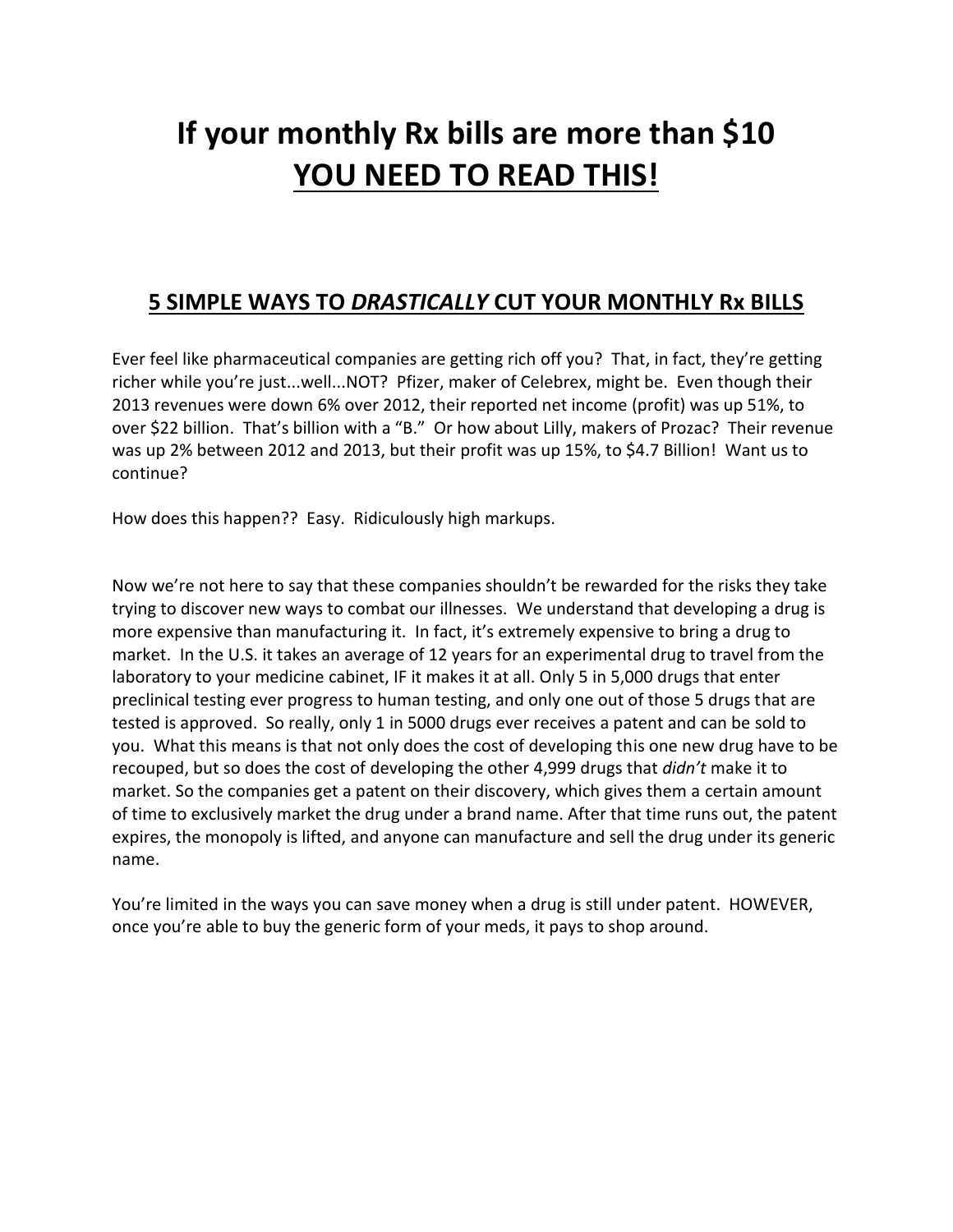# **WAYS TO SAVE**

#### **CLUB STORES**

In May 2013, Consumer Reports went shopping at 200 pharmacies across the country for a month's supply of five prescription drugs that had just gone generic: Actos for diabetes, Lexapro for depression, Singulair for asthma, Plavix for blood thinning, and Lipitor for high cholesterol.

**What they found was a \$749 difference -- that's 447% -- between the \$916 price tag at CVS and the \$167 that Costco charged for the same five generic drugs.** For generic Lipitor alone, CVS charged \$150 to Costco's \$17. The generic Lexapro found at CVS for \$126 could be had at Costco for \$7.

Why such a big difference? Because stores like CVS, Rite Aid and Walgreens draw much of their profits from their pharmacies, while stores like Costco and Sam's Club/Walmart consider their pharmacies "throw-ins" or loss-leaders that help bulk up foot traffic.

What this means to you is that at the very least, before you buy from another pharmacy, call your local Costco or Sam's Club pharmacy for a price check. You can always do a price check online too. For instance, visit www.costco.com, go to the pharmacy page, then click on Drug Pricing to look up the cost of your prescription. Worried that you're not a member? Don't be! **In most states, you don't have to be a member of the store's club to use the pharmacy.** When you get to the entrance of the store you simply tell the greeter you are here for the pharmacy only and they'll let you in!

#### **CANADIAN PHARMACIES**

Many **brand-name** prescription medications are less expensive in Canada than in the U.S. The difference in price can be substantial. The following are some recent examples from legitimate online pharmacies in the U.S. and Canada (note that prices can change at any time, but the relationship of U.S. vs. Canadian prices on brand-name medications typically doesn't, and that generics available in the U.S. are generally less expensive than generics available through Canadian pharmacies).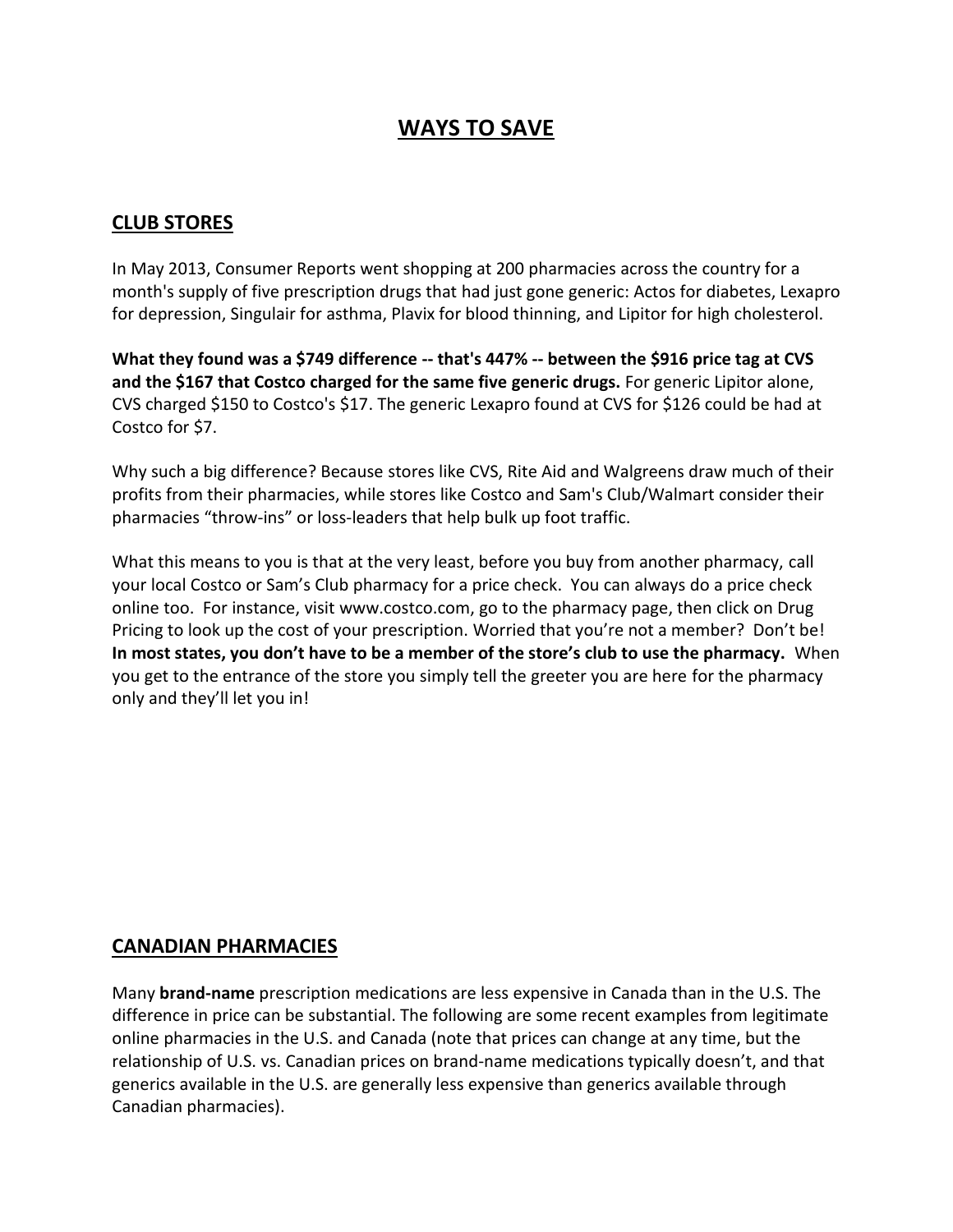- In the U.S., a 30-day supply of Diovan (valsartan), a medication used to treat high blood pressure, cost \$73 vs. \$40 in Canada.
- In the U.S., a 30-day supply of Lipitor (atorvastatin), a medication used to help lower cholesterol, cost \$86 vs. \$51in Canada.
- In the U.S., a 30-day supply of Flomax (tamsulosin), a medication used to treat an enlarged prostate (BPH), cost \$110 vs. \$38 in Canada.
- In the U.S, a 30 day supply for Oxazepam (Serax), a drug taken for anxiety and depression, cost \$70 vs. \$13 in Canada.

#### **Multiple Reasons for Cost Differences**

Although there are several factors that combine to make prescription medications cheaper in Canada, the primary underlying reason is price control.

The Canadian government puts a cap, or ceiling, on the amount that drug companies can charge pharmacies and other distributors of drugs. This reduces the wholesale cost of medication for most organizations throughout Canada by about five percent. The prices are determined by Canada's Patented Medicine Prices Review Board. Since drugstores pay less for many medications, they can sell them for less.

The Canadian government does this by dictating to the drug companies how much it will pay the drug company for its drugs, as well as dictating how long the drug company can sell their drugs under patent (remember that the pharmaceutical companies make most of their profits while they still hold the monopoly, aka the patent, on the manufacture of their drug). The Canadian government can change their rules at any time to shorten the patent term, which then allows other countries to manufacture the drug. This means that pharmaceutical companies want to "stay on the good side" of the government for fear that their monopoly will be eliminated, so they keep their prices cheap.

On top of that, a review board orders a price reduction whenever the price of a drug exceeds the median of the prices in six European countries plus the United States. Since the European countries' governments intervene in various ways to hold down drug costs, Canada, in effect, piggybacks on those countries' price controls.

Canadian pharmaceutical companies also have lower liability costs than U.S. drug companies. Canadians are not only less likely than Americans to sue healthcare providers or drug companies, but when they do sue, awards and damages are a lot lower than in the U.S. In the U.S., some economists consider the cost of liability insurance for a drug company to be similar to a "tax" on medications.

Purchasing from an online Canadian pharmacy follows a similar set of recommendations as purchasing drugs in Canada in person. Be aware of what the FDA and U.S. Customs expect and require.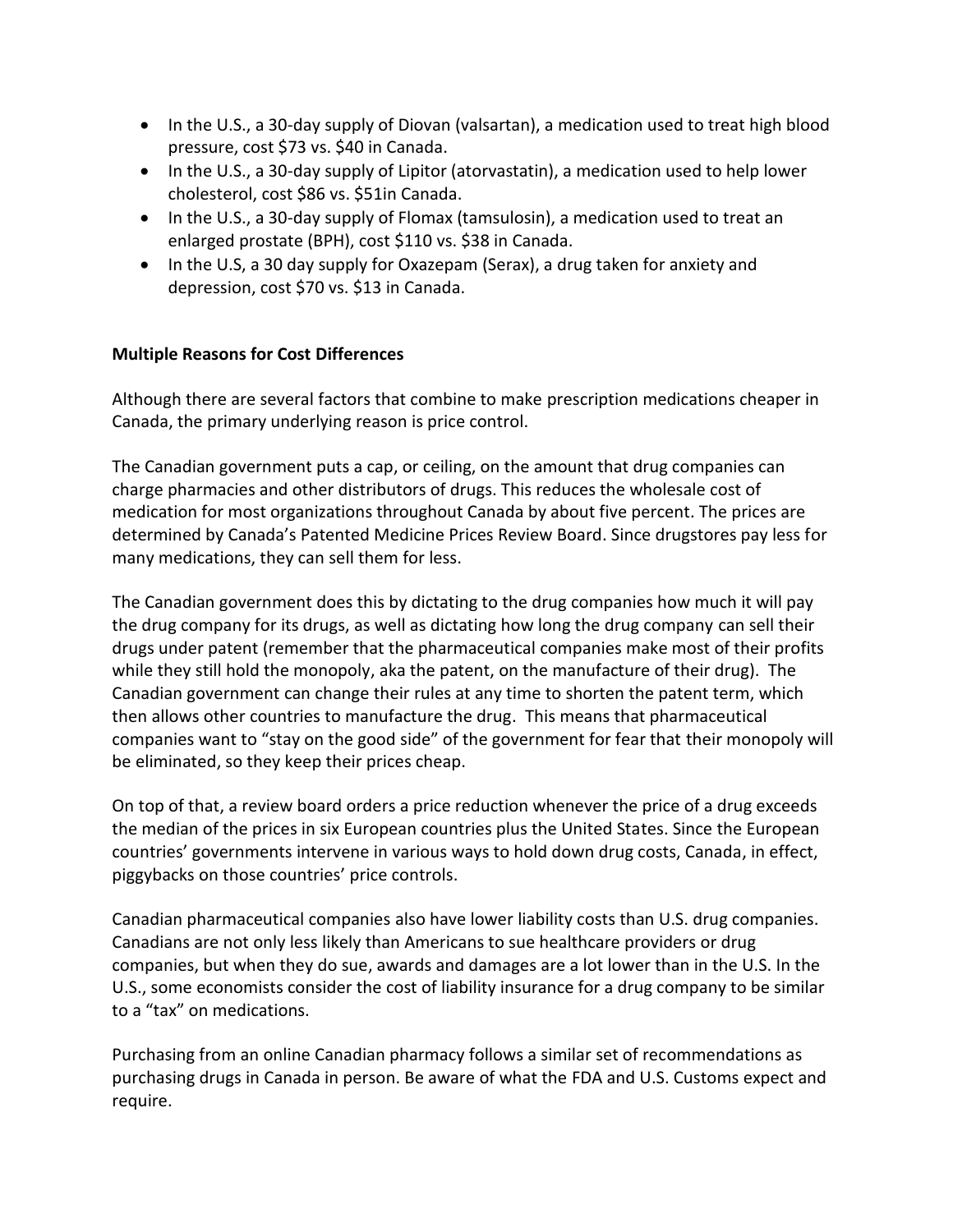There are several websites that can help you choose the right online Canadian or other foreign pharmacy.

- [VIPPS,](http://www.nabp.net/programs/accreditation/vipps/find-a-vipps-online-pharmacy/) the Verified Internet Pharmacy Practice Site includes verified, licensed Canadian pharmacies.
- You can verify licensing of a Canadian pharmacy at [CIPA,](http://www.cipa.com/) the Canadian International Pharmacy Association's website.
- [Pharmacy Checker](http://pharmacychecker.com/OnlinePharmacyRatings.asp?sortby=Country) reviews Canadian and other foreign online pharmacies, too.

## **PARTNER WITH YOUR DOCTOR**

When it comes to prescribing drugs for you, doctors rarely pay any attention to the cost. They have no idea, short of phoning your insurer, how much a drug will cost you. Another good way to save, then, is to talk to your doctor about alternatives to the prescription being written.

As we discussed earlier, generic drugs are usually less expensive and are considered to be bioequivalent to their branded counterparts (that is, they're just as effective). In some states, unless the doctor designates DAW (dispense as written) on your prescription, the pharmacist may substitute a generic drug automatically.

If your doctor prescribes a new drug for you, **ask if there is a generic version available**. Some generics are even available for free.

**If there is no generic available, then ask about other drugs in the same "class" of drugs**. Drugs that share a class are intended to have the same effect, and usually have similar ingredients. However, there may be significant differences in your insurance co-pays for different drugs in the same class, so it pays to investigate.

**Doctors may also have samples of the drugs they prescribe for you.** While you'll only be able to use samples in the short term, they include enough of the drug for you to determine whether or not you'll suffer a reaction or side effect from taking it. Finding this out will prevent you from paying for a full prescription of a drug that could be useless to you. Keep in mind that typically these free samples are only available for expensive branded drugs. If you end up using that medication in the long run, your total out of pocket cost could end up being more than if you had opted for a less expensive alternative. You need to weigh your options.